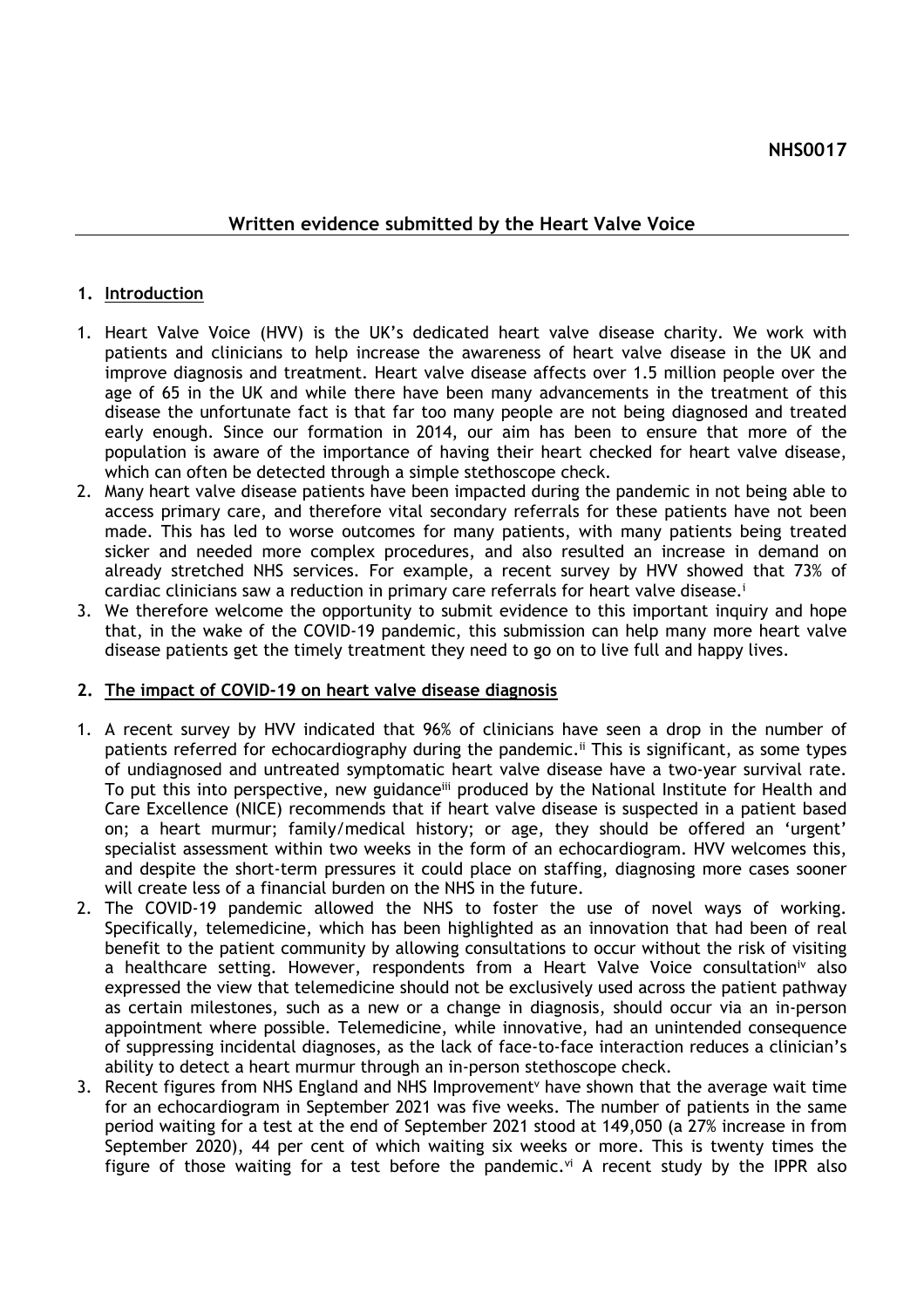estimated that this backlog has led to 23,000 missed diagnoses of heart failure more generally in England during the pandemic. $v<sup>ii</sup>$  Therefore, it is crucial that waiting times come down in line with NICE guidelines, as it greatly increases the propensity of cases being caught earlier. At the very height of the COVID-19 outbreak, HVV surveyedviii UK cardiac clinicians to understand how they had responded to the pressures placed on them by the pandemic. The survey revealed that in many centres, anything other than very urgent cases had been put on hold, while staff were deployed to other areas. Two-thirds of respondents reported increased waiting times for an echocardiogram, while nine out of ten responding clinicians saw a reduction in the number of echocardiograms conducted per month. This is consistent with the findings of a report from the Institute for Public Policy Research (IPPR), which found that the total number of echocardiograms undertaken in 2020 decreased by 44% compared to 2019ix . As the COVID-19 pandemic subsides, the backlog of heart valve disease patients should be treated as an issue of urgency. Early intervention returns older patients to a good quality of life in optimal time and is also cost-effective for the NHS.

4. As the UK's population ages, the risk of heart valve disease becoming more prevalent in the elderly is higher. Strong surveillance through echocardiography is pivotal in ensuring that more cases are caught earlier. Before the pandemic, the NHS experienced pre-existing issues with administrating echocardiography due to resource shortages. A 2016 report by the APPG on Heart Disease noted that an acute shortage of echocardiographers in the United Kingdom – with only 44 individuals trained in 2016, and severe delays for many patients waiting for an echocardiogram.<sup>x</sup> The COVID-19 pandemic has only made this worse. Patient outcomes, however, should continue to remain a priority – through more and faster echocardiography. Heart Valve Voice therefore welcomes the recent publication of the NICE guidelines, which recommended a two month waiting time for an echocardiogram.

## **3. The impact of COVID-19 on heart valve disease treatment**

- 1. We know that the COVID-19 pandemic has affected the care of patients nationwide, but also that the NHS has made great strides to pivot its practices and continue to facilitate optimal outcomes for patients.
- 2. However, treatment for heart valve disease has been affected, with more than 2/3 of responding clinicians having recommended a patient delay treatment until after the pandemic and only 31% reported to have continued to treat patients in line with standard practices<sup>xi</sup>. Out of the clinicians that HVV surveyed, all observed a drop in the number of heart surgeries taking place throughout the pandemic, with some noting a decrease of more than 40%.xii
- 3. Findings published by the British Heart Foundation (BHF) in July 2021, revealed that 242,181 people were waiting for invasive heart procedures, including heart surgery, at the end of May – the highest number for May on record. Of those waiting, 52,484 had been waiting over 18 weeks – this is more than one in five (22 per cent) of all patients waiting for heart surgery or another invasive procedure at the end of May 2021<sup>xiii</sup>. This represents an unprecedented backlog in the care of CVD patients.
- 4. Furthermore, 73% of cardiac clinicians saw a reduction in primary care referrals for heart valve disease<sup>xiv</sup>. Of those asked, 93% of clinicians attributed this to patients not presenting due to fear of COVID-19. Again, this is concerning, as, for patients with heart valve disease, early diagnosis and treatment is vital. The lack of presentations to primary care and the consequent lack of secondary referrals indicated bigger issues being stored up, potentially leading to worse patient outcomes and future additional costs and resource impacts on an already stretched NHS.
- 5. As a result, a group of untreated heart valve disease patients joined together in a statement urging healthcare providers to retain treatment capacity during the second-wave of COVID-19. They highlighted that according to Hospital Episode Data<sup>xv</sup>, aortic valve replacements (AVR), the most common form of valve disease treatment, fell by 29% vs LY (Last Year) (April - September 2020). This equated to 1,635 lost treatments, creating an ever-increasing backlog of